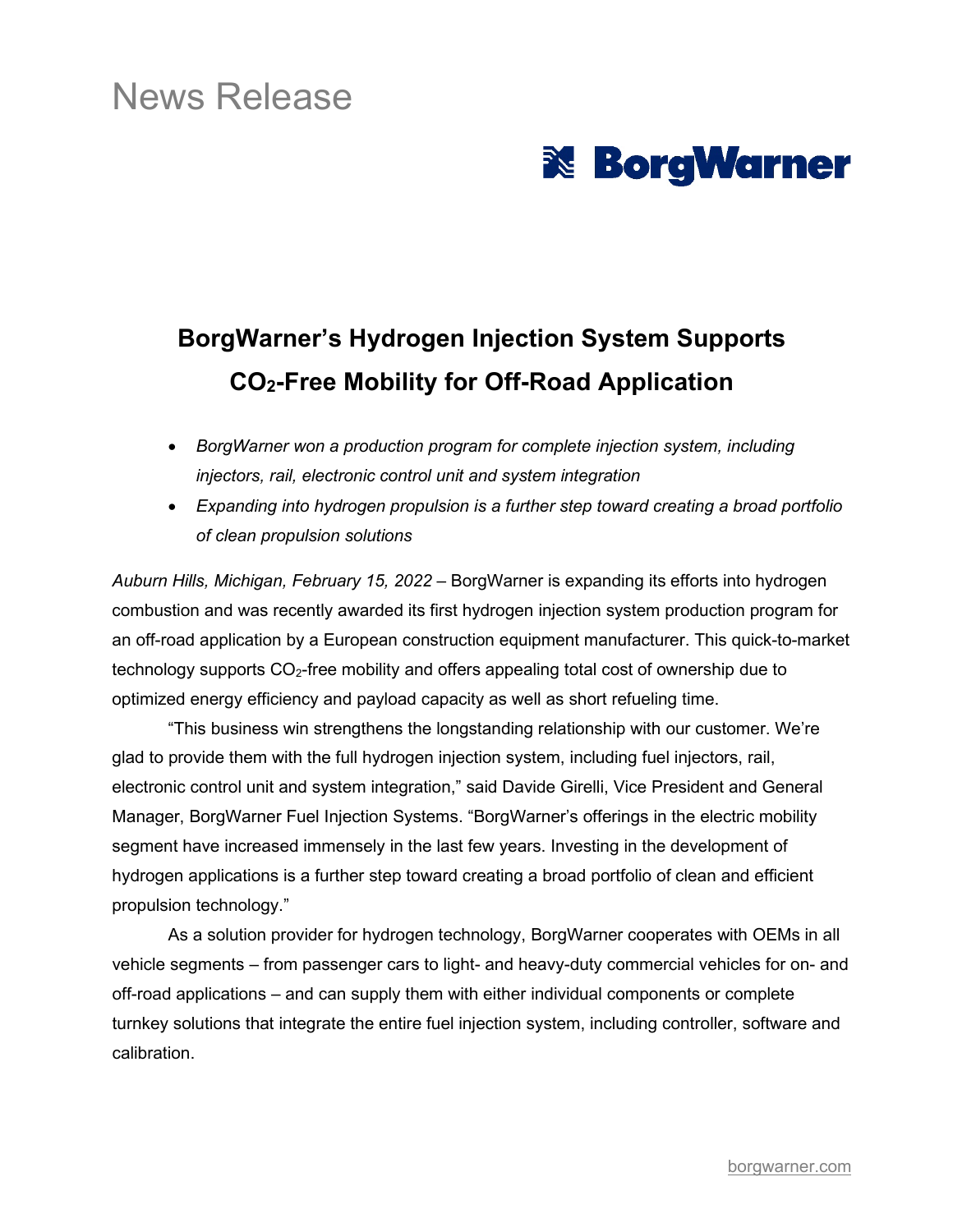BorgWarner Inc. (BorgWarner's Hydrogen Injection Systems Supports CO2-Free Mobility for Off-Road Application  $EN$ ) – 2

Hydrogen technology is a quick-to-market propulsion solution that requires only slight adjustments to the traditional internal combustion engine. As hydrogen has a substantially lower density than gasoline and diesel, the engine's injection system needs a new solution to meet fueling and packaging requirements. BorgWarner builds on years of experience in the field of injection systems and is actively working on hydrogen components for low, medium and highpressure environments, including port fuel injection and direct injection solutions.

#### **About BorgWarner**

BorgWarner Inc. (NYSE: BWA) is a global product leader delivering innovative and sustainable mobility solutions for the vehicle market. Building on its original equipment expertise, BorgWarner also brings market leading product and service solutions to the global aftermarket. With manufacturing and technical facilities in 93 locations in 22 countries, the company employs approximately 49,000 people worldwide. For more information, please visit borgwarner.com.



BorgWarner was awarded its first hydrogen injection system production program for an off-road application by a European construction equipment manufacturer.

**Forward-Looking Statements:** This press release may contain forward-looking statements as contemplated by the 1995 Private Securities Litigation Reform Act that are based on management's current outlook, expectations, estimates and projections. Words such as "anticipates," "believes," "continues," "could," "designed," "effect," "estimates,"